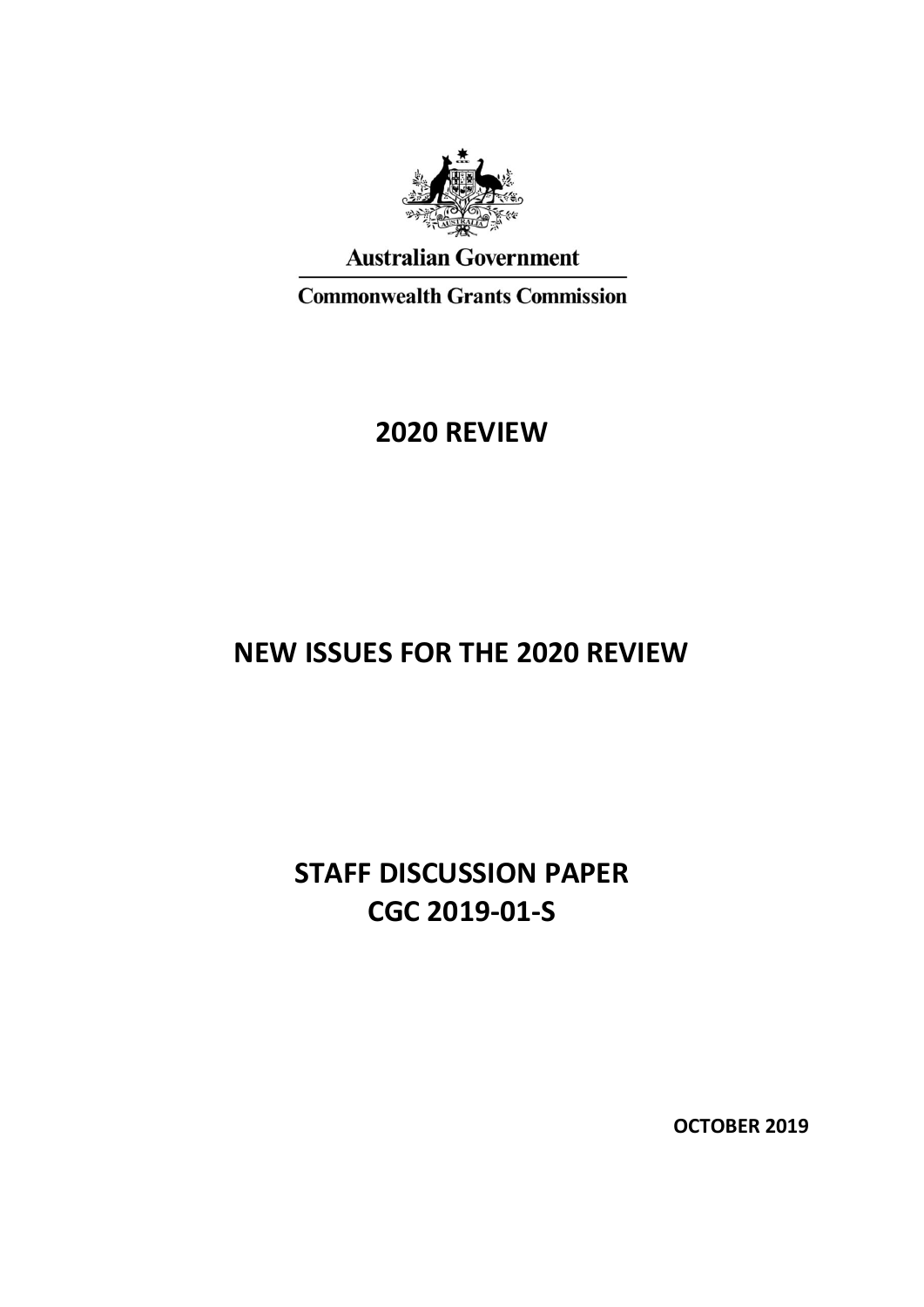| Paper issued               | 8 October 2019                                                                                                                                                                                                                                                                                            |
|----------------------------|-----------------------------------------------------------------------------------------------------------------------------------------------------------------------------------------------------------------------------------------------------------------------------------------------------------|
| Commission contact officer | Priscilla Kan, 02 6229 8849, priscilla.kan@cgc.gov.au                                                                                                                                                                                                                                                     |
| Submissions sought by      | Submissions due by 22 November 2019. Email<br>submissions in Word and PDF format to<br>secretary@cgc.gov.au.                                                                                                                                                                                              |
|                            | Submissions of more than 10 pages in length should<br>include a summary section.                                                                                                                                                                                                                          |
| Confidential material      | It is the Commission's normal practice to make State<br>submissions available on its website under the CC BY<br>licence, allowing free use of content by third parties.                                                                                                                                   |
|                            | Further information on the CC BY licence can be found on<br>the Creative Commons website<br>(http://creativecommons.org).<br>Confidential material contained in submissions must be<br>clearly identified or included in separate attachment/s,<br>and details provided in the covering email. Identified |
|                            | confidential material will not be published on the<br>Commission's website.                                                                                                                                                                                                                               |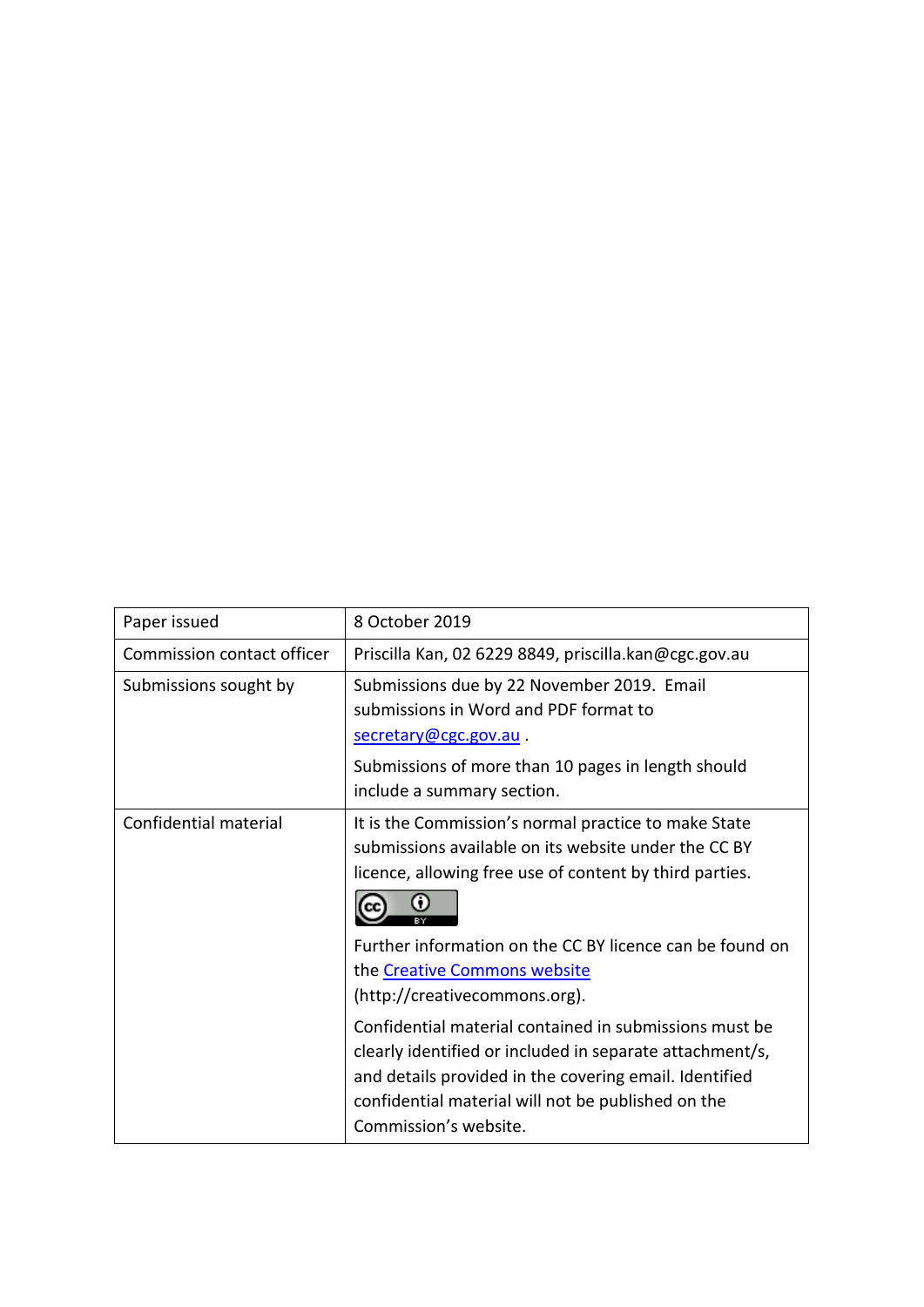# **CONTENTS**

| Background                                                         | 1             |
|--------------------------------------------------------------------|---------------|
| New issues for the 2020 REview                                     | 1             |
| Welfare assessment - treatment national disability SPP             | 1             |
| Treatment of Commonwealth payments commenced in 2018-19            | $\mathcal{P}$ |
| Treatment of Commonwealth payments commenced in 2019-20 or 2020-21 | 3             |
| <b>ATTACHMENT A</b>                                                | 4             |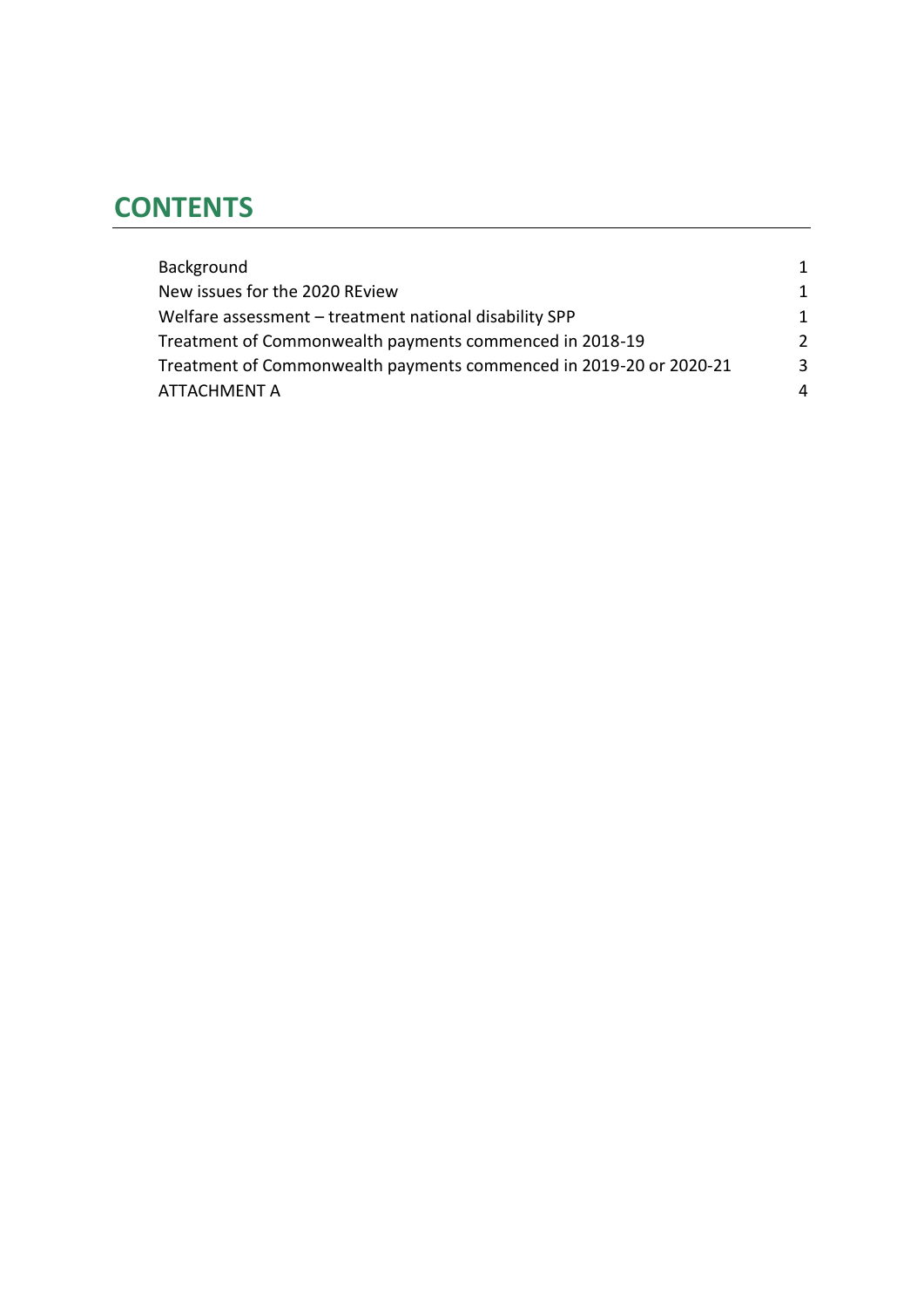## <span id="page-3-0"></span>**BACKGROUND**

- 1 This paper sets out new issues identified by Commission staff as relevant to the 2020 Review. We are seeking State and Commonwealth treasuries' views on staff proposals.
- 2 Please provide comments by 22 November 2019 to [secretary@cgc.gov.au.](mailto:secretary@cgc.gov.au) The contact officer for queries is Priscilla Kan [\(priscilla.kan@cgc.gov.au](mailto:priscilla.kan@cgc.gov.au) or 02 6229 8849).

## <span id="page-3-1"></span>**NEW ISSUES FOR THE 2020 REVIEW**

- 3 The new issues for the 2020 Review include:
	- Welfare assessment treatment of the National Disability Specific Purpose payment (SPP) following full transition to the National Disability Insurance Scheme (NDIS)
	- treatment of new Commonwealth payments.

## <span id="page-3-2"></span>**WELFARE ASSESSMENT – TREATMENT NATIONAL DISABILITY SPP**

#### **Background**

- 4 The change to arrangements for disability services is a major shift in federal financial arrangements.
- 5 In 2020-21, the application year for the 2020 Review, transition to the National Disability Insurance Scheme will be largely complete and the National SPP will cease. From 2020-21, Commonwealth support for disability services will be through payments to the National Disability Insurance Agency.
- 6 In the 2019 Update, the assessment of NDIS expenses in the Welfare category moved to full scheme implementation. The new issue for this update is how the National Disability SPP should be treated now that the scheme is fully implemented. Up to and including the 2019 Update, the National Disability SPP to the States has been treated as having an impact on the GST distribution.

### **Analysis**

7 Staff consider that the National Disability SPP should have no effect on the GST distribution from 2020-21 to reflect the full implementation arrangements that will be in place in the application year. This will ensure symmetry in the treatment of the payment and the associated expenses and that the assessment reflects circumstances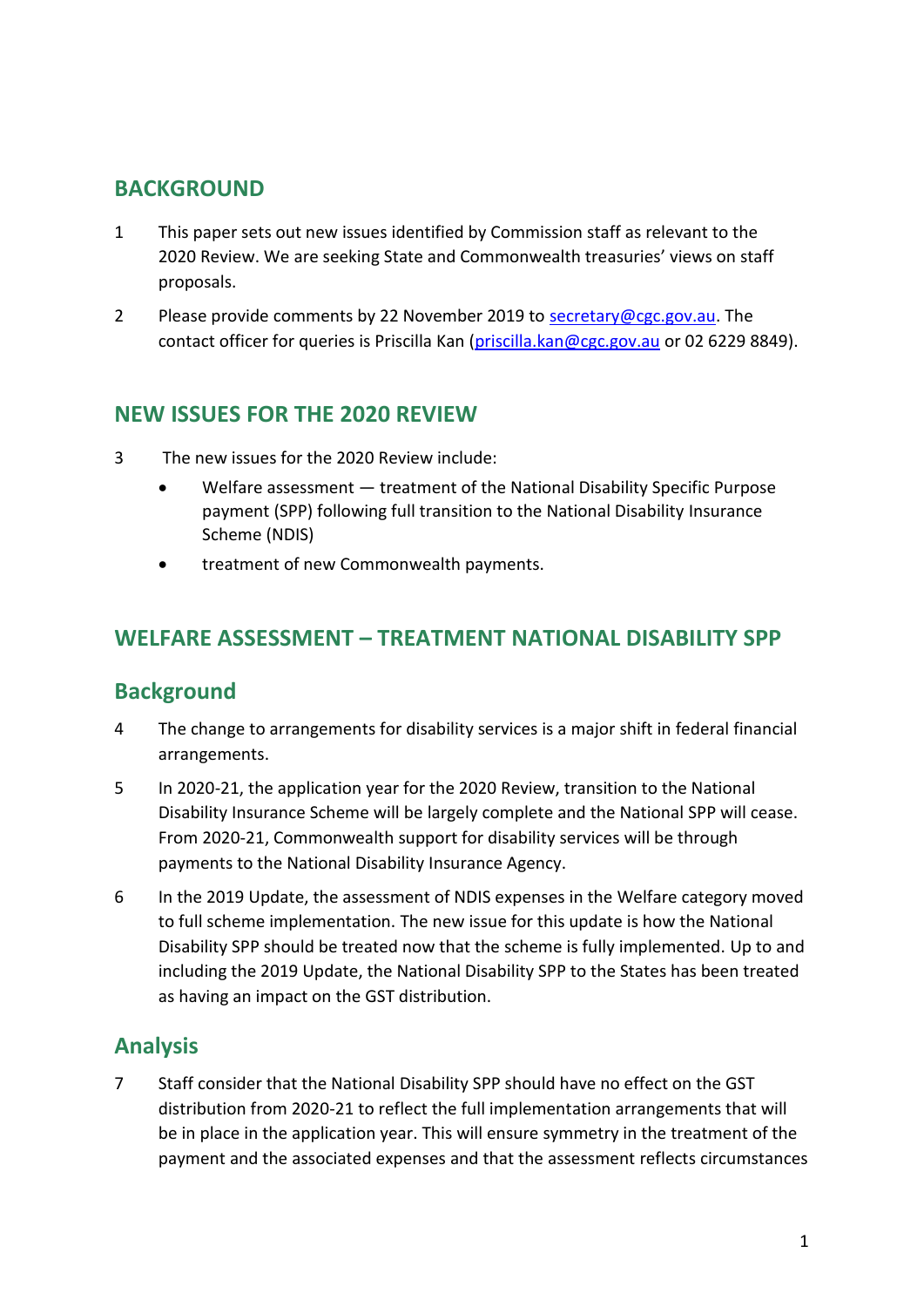in the application year. To achieve this, staff propose to assess the National Disability SPP on an EPC basis in the 2020 Review and until the payment drops out of the assessment years. This is expected to occur in the 2024 Update when the final payment to Western Australia in 2019-20 will drop out of the assessment window.

Staff propose to recommend that the Commission:

 assess the National Disability SPP on an EPC basis because in the application year all States will have largely completed their transition to the NDIS.

## <span id="page-4-0"></span>**TREATMENT OF COMMONWEALTH PAYMENTS COMMENCED IN 2018-19**

8 Staff have examined the Commonwealth payments that commenced in 2018-19, as listed in the Commonwealth's Final Budget Outcome 2018-19, and propose to treat them as set out in Attachment A, Table A-1. The proposals are based on the following guideline adopted in the 2020 Review:

> payments which support State services, and for which expenditure needs are assessed<sup>1</sup>, will impact on State fiscal capacities.

9 If a payment has multiple components, and the Commission decides that one or more component should not affect State fiscal capacities, Commission staff will collect information to split the payment to ensure the appropriate treatment is applied.

## **Terms of reference requirements**

 $\overline{a}$ 

- 10 The 2020 Review terms of reference we have received to date did not give directions on the treatment of particular payments. However, the following payments that commenced in 2018-19 were quarantined by the 2019 Update terms of reference:
	- payments relating to the Project Agreement for the Health Innovation Fund Stage 1
	- payments to the Australian Capital Territory relating to the Project Agreement for the expansion of Clare Holland House
	- payments to the Northern Territory of up to \$ 550 million over 5 years for Remote Indigenous Housing commencing in 2018-19.

<sup>1</sup> Some expenses are assessed on an equal per capita (EPC) basis because population is considered the driver. This is referred to as a deliberative EPC assessment. In these cases, the Commission considers that needs are assessed.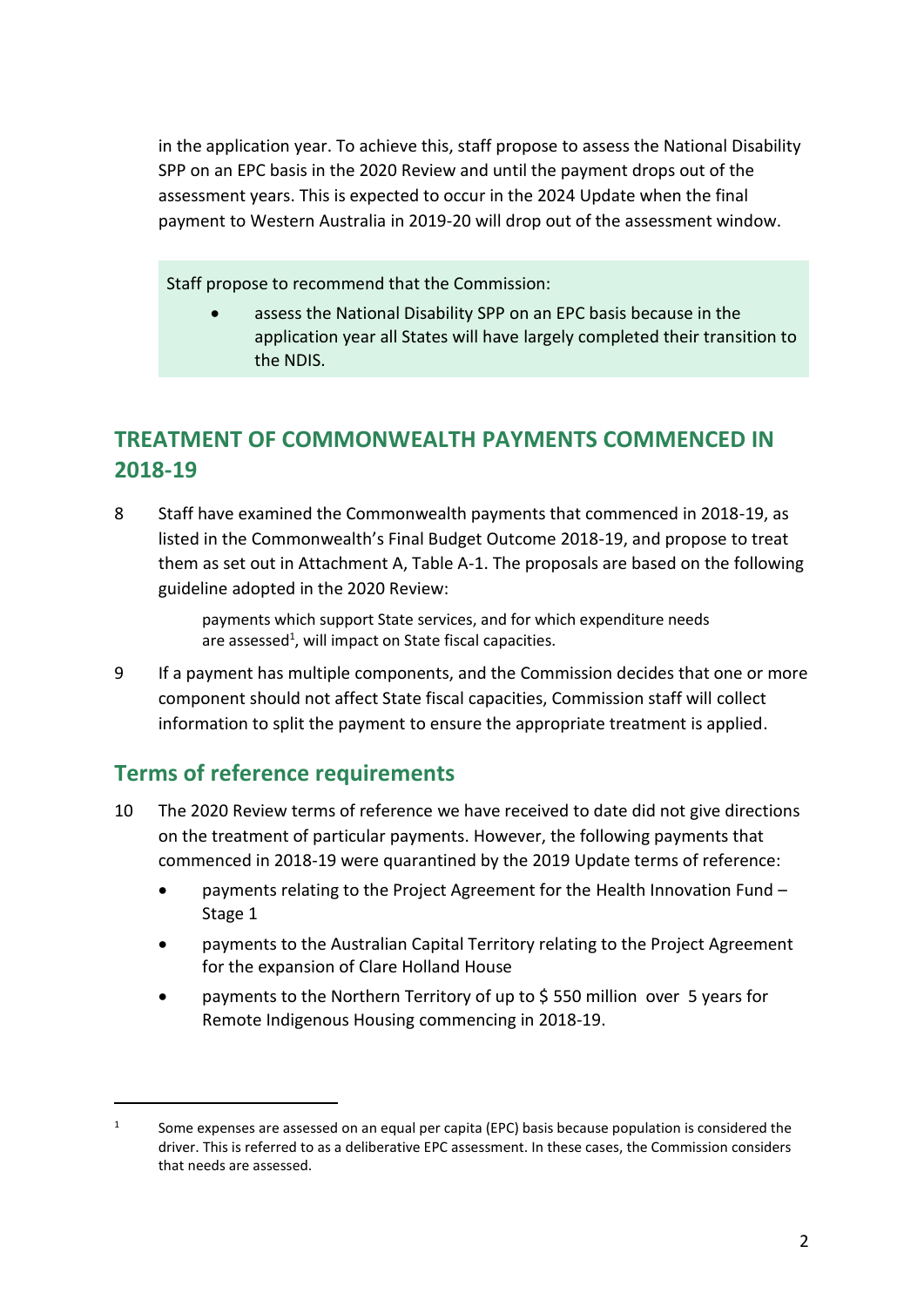- 11 Accordingly, staff propose the above payments be treated in a way that they do not affect State fiscal capacities.
- 12 The 2019 Update terms of reference also required the payment for the additional general revenue assistance relating to GST transitional support and top-up payments under the Commonwealth's HFE reform package (to commence in 2019-20) not to affect State fiscal capacities. However, the Commonwealth paid Western Australia \$434 million of its 2019-20 top-up payment in 2018-19. Staff propose to treat the payment as having no impact on State fiscal capacities in this review.
- 13 In addition, the 2019 Update terms of reference quarantined payments to South Australia for a Proton Beam Therapy Facility. This payment was expected in 2018-19. However, it was not included in FBO 2018-19.
- 14 We have received preliminary advice from the Commonwealth Treasury that the 2020 Review (supplementary) terms of reference will direct the Commission to exclude the \$56 million Commonwealth payment to Tasmania in 2018-19 for the Marinus Link initiative from its calculation of State fiscal facilities. In the absence of terms of reference, staff propose to recommend treating the payment as having no impact State fiscal capacities because needs are not assessed.

## <span id="page-5-0"></span>**TREATMENT OF COMMONWEALTH PAYMENTS COMMENCED IN 2019-20 OR 2020-21**

15 Table A-2 of Attachment A provides a list of new payments that will commence in 2019-20 or 2020-21. Although the payments shown will affect the year in which the 2020 Review relativities will apply, staff do not propose to backcast any of them because they do not represent a major change in federal financial arrangements. Staff will consider their treatment in the relevant updates.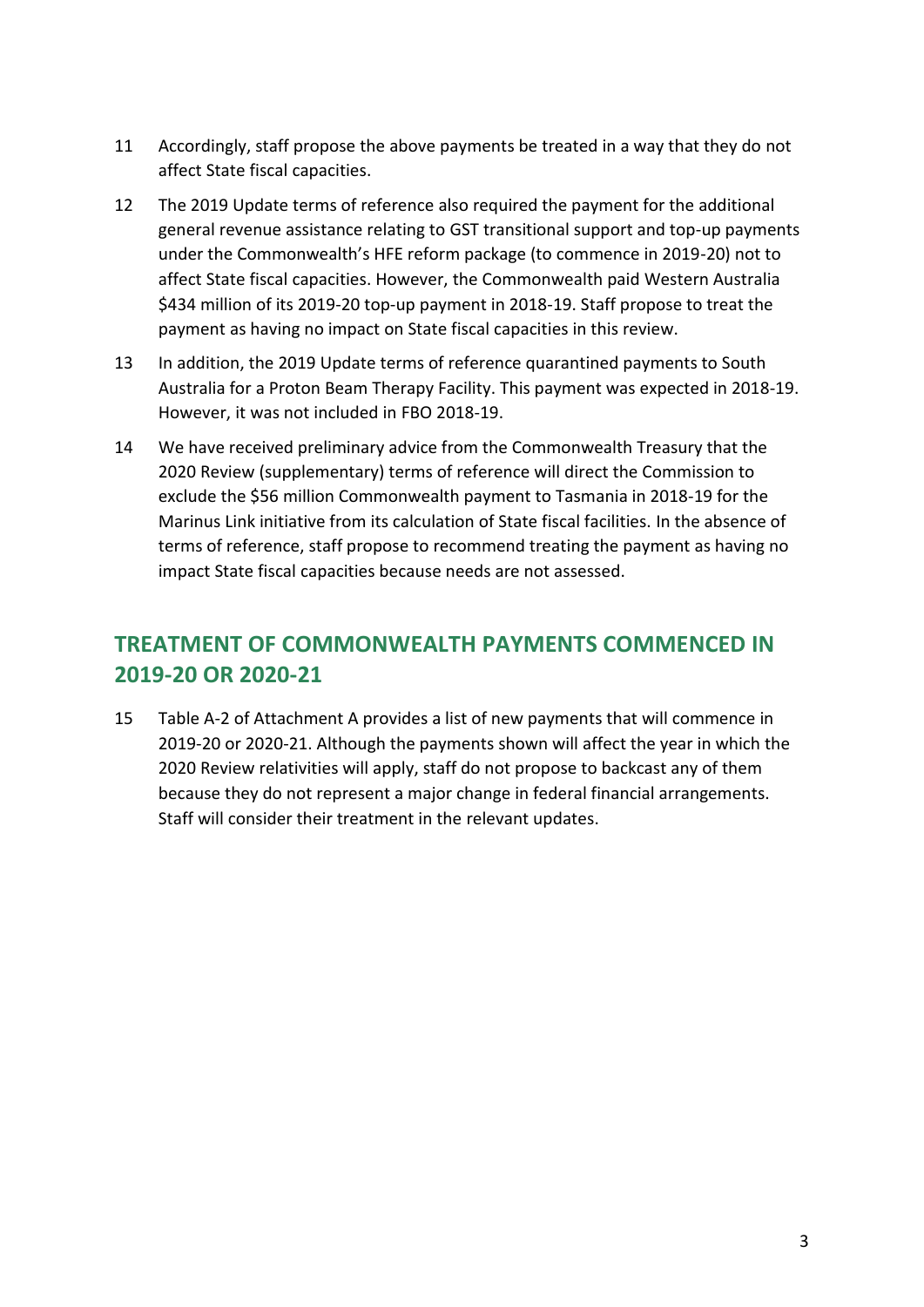## **ATTACHMENT A**

#### **Table A- 1 Proposed treatment of Commonwealth payments commenced in 2018-19,** *Final Budget Outcome, 2018-19*

<span id="page-6-0"></span>

| Commonwealth payment                                           | Description                                                                                                                                                                                                                                      | 2018-19<br>\$m | Proposed<br>treatment | Reason for no impact<br>treatment                                                    |  |  |  |
|----------------------------------------------------------------|--------------------------------------------------------------------------------------------------------------------------------------------------------------------------------------------------------------------------------------------------|----------------|-----------------------|--------------------------------------------------------------------------------------|--|--|--|
| <b>HEALTH</b>                                                  |                                                                                                                                                                                                                                                  |                |                       |                                                                                      |  |  |  |
| <b>Health services</b>                                         |                                                                                                                                                                                                                                                  |                |                       |                                                                                      |  |  |  |
| Specialist dementia care                                       | Funding for a program that delivers intensive and specialised care<br>for people with very severe behavioural and psychological<br>symptoms of dementia.                                                                                         | 0.2            | Impact                |                                                                                      |  |  |  |
| <b>Health infrastructure</b>                                   |                                                                                                                                                                                                                                                  |                |                       |                                                                                      |  |  |  |
| <b>Expansion of Clare Holland House</b>                        | Funding for the expansion of Clare Holland House in the ACT to<br>increase palliative care facilities in the territory.                                                                                                                          | 4.0            | No impact             | U2019 Terms of<br>Reference<br>requirement.                                          |  |  |  |
| <b>Fussell House accommodation</b>                             | Funding for the development of the Fussell House<br>accommodation facility in New South Wales to house veterans<br>and their families who receive treatment at the National Centre<br>for Veterans' Healthcare.                                  | 4.0            | No impact             | Needs not assessed.<br>Treatment of veterans<br>is a Commonwealth<br>responsibility. |  |  |  |
| Redevelopment of Strathalbyn<br>residential aged care facility | Funding for additional residential aged care services in<br>Strathalbyn, South Australia by undertaking capital works at the<br>Strathalbyn and District Aged Care Facility. A new 36-bed<br>residential aged care building will be constructed. | 2.5            | No impact             | Needs not assessed.<br>Aged care services are<br>Commonwealth<br>responsibility.     |  |  |  |
| Other health                                                   |                                                                                                                                                                                                                                                  |                |                       |                                                                                      |  |  |  |
| Community Health, Hospitals and<br>Infrastructure projects     | Funding to all States for health infrastructure and services to<br>improve access to care. Some of the payments are made through<br>the Guaranteeing Medicare project.                                                                           | 100.8          | Impact                |                                                                                      |  |  |  |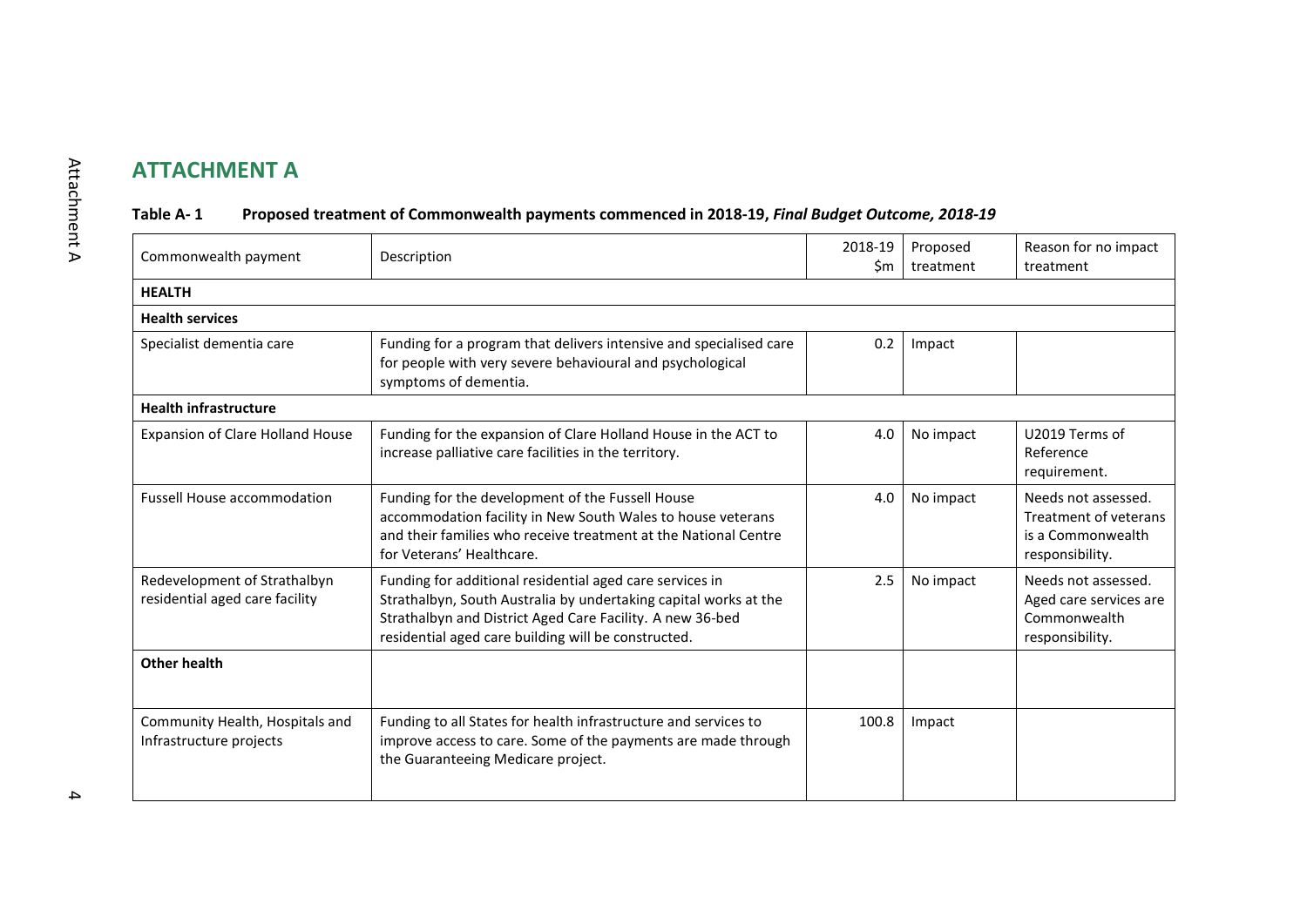| Commonwealth payment                                                            | Description                                                                                                                                                                                                                                                                                                                                                                                                                                 | 2018-19<br>\$m | Proposed<br>treatment | Reason for no impact<br>treatment                                                                                                                              |
|---------------------------------------------------------------------------------|---------------------------------------------------------------------------------------------------------------------------------------------------------------------------------------------------------------------------------------------------------------------------------------------------------------------------------------------------------------------------------------------------------------------------------------------|----------------|-----------------------|----------------------------------------------------------------------------------------------------------------------------------------------------------------|
| <b>Health Innovation Fund</b>                                                   | Funding to support the delivery of new projects that support<br>health prevention and the better use of health data, consistent<br>with reforms at clauses 7(c)(v) and (vi) of the Heads of Agreement<br>on Public Hospital Funding and Health Reform agreed in February<br>2018.                                                                                                                                                           | 50.0           | No impact             | U2019 Terms of<br>Reference<br>requirement.                                                                                                                    |
| SKILLS AND WORKFORCE DEVELOPMENT                                                |                                                                                                                                                                                                                                                                                                                                                                                                                                             |                |                       |                                                                                                                                                                |
| Job Ready Generation Package -<br>North-West Tasmania                           | Funding to support the delivery of training, workforce planning and<br>job matching initiatives in north-west Tasmania that are focused<br>on meeting the skill needs of industries in the region.                                                                                                                                                                                                                                          | 3.2            | Impact                |                                                                                                                                                                |
| <b>AFFORDABLE HOUSING</b>                                                       |                                                                                                                                                                                                                                                                                                                                                                                                                                             |                |                       |                                                                                                                                                                |
| National Regulatory System for<br><b>Community Housing (NRSCH)</b>              | Funding to support the delivery of a range of papers to review the<br>effectiveness of the NRSCH in accordance with terms agreed<br>between the Commonwealth and States. New South Wales is<br>responsible for delivering project outputs.<br>The Commonwealth will provide an estimated total financial<br>contribution to New South Wales of up to \$1.1 million. The States<br>will contribute matched funding or in-kind contributions. | 0.8            | No impact             | The Commonwealth is<br>purchasing the<br>services from New<br>South Wales for a<br>national project and<br>needs are not<br>assessed.                          |
| Remote housing - payments to<br>the Northern Territory<br>commencing in 2018-19 | Funding of up to \$550 million over five years to the Northern<br>Territory to improve remote housing in the Territory by reducing<br>overcrowding for Aboriginal people in 73 remote Northern<br>Territory communities and the 17 Alice Springs town camps.                                                                                                                                                                                | 35.0           | No impact             | U2019 Terms of<br>Reference<br>requirement. (ToR<br>only apply to the<br>Remote housing<br>payments to the<br>Northern Territory<br>commencing in<br>2018-19). |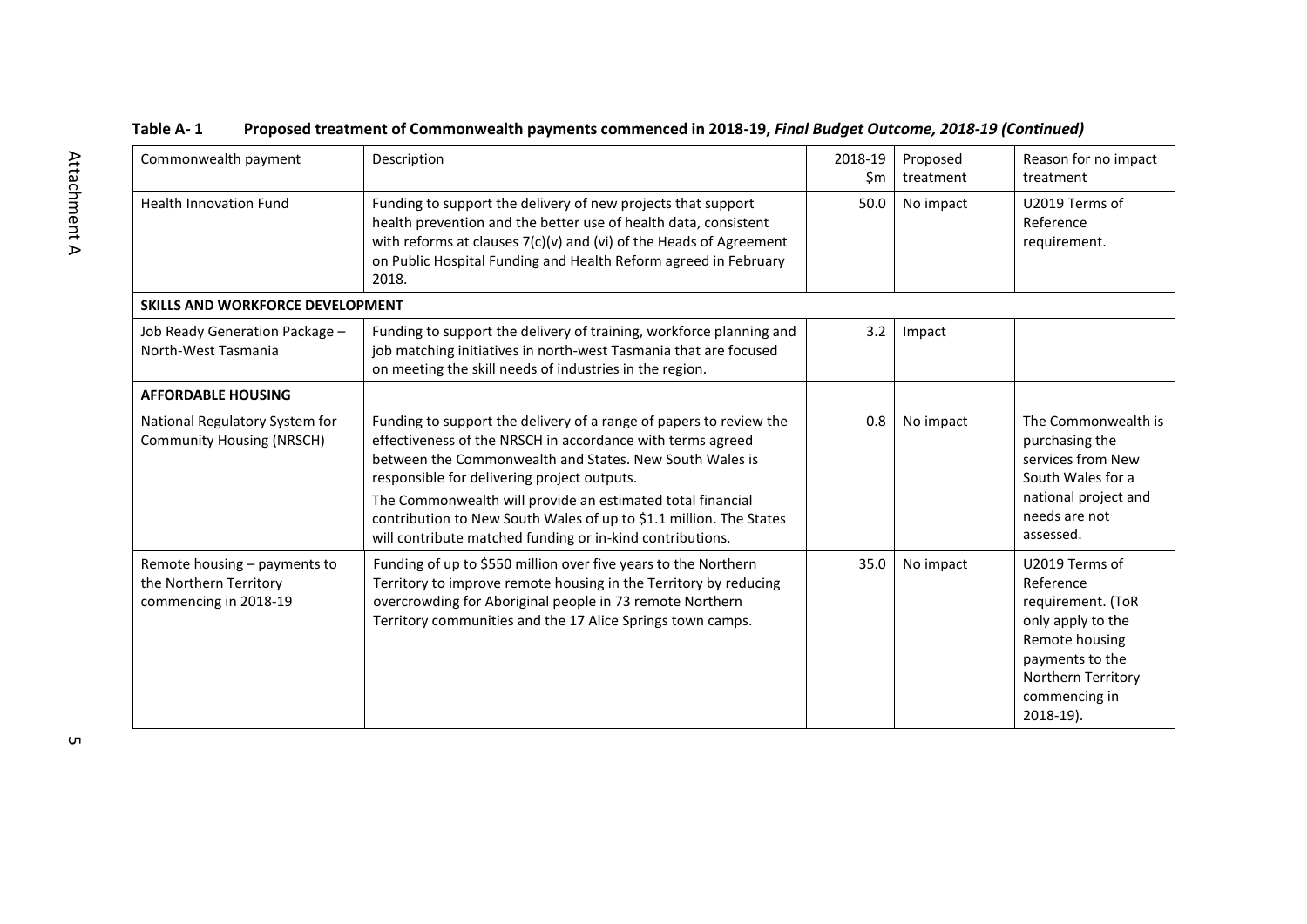| Commonwealth payment                                                    | Description                                                                                                                                                                                                                                                                                                                                                                                                                                                                                                                                                                                                                                                                                                                                                                                                                                                                                                                                                                                                                                                                                                                                                                                                                                                                                                                                                                                   | 2018-19<br>\$m | Proposed<br>treatment                                                                                         | Reason for no impact<br>treatment                                                                                   |
|-------------------------------------------------------------------------|-----------------------------------------------------------------------------------------------------------------------------------------------------------------------------------------------------------------------------------------------------------------------------------------------------------------------------------------------------------------------------------------------------------------------------------------------------------------------------------------------------------------------------------------------------------------------------------------------------------------------------------------------------------------------------------------------------------------------------------------------------------------------------------------------------------------------------------------------------------------------------------------------------------------------------------------------------------------------------------------------------------------------------------------------------------------------------------------------------------------------------------------------------------------------------------------------------------------------------------------------------------------------------------------------------------------------------------------------------------------------------------------------|----------------|---------------------------------------------------------------------------------------------------------------|---------------------------------------------------------------------------------------------------------------------|
| <b>INFRASTRUCTURE</b>                                                   |                                                                                                                                                                                                                                                                                                                                                                                                                                                                                                                                                                                                                                                                                                                                                                                                                                                                                                                                                                                                                                                                                                                                                                                                                                                                                                                                                                                               |                |                                                                                                               |                                                                                                                     |
| Infrastructure investment<br>program - Roads of Strategic<br>Importance | Funding of \$4.5 billion over 12 years to upgrade key routes to<br>improve access for businesses and communities to essential<br>services, markets and employment opportunities. Initial<br>investments of \$2.2 million to Tasmania.                                                                                                                                                                                                                                                                                                                                                                                                                                                                                                                                                                                                                                                                                                                                                                                                                                                                                                                                                                                                                                                                                                                                                         | 2.2            | National<br>network roads<br>$(NNR) - 50\%$<br>no impact;<br>Off NNR-<br>100% impact                          | 50% no impact for<br>NNR investment<br>because roads<br>assessment may not<br>capture all non-policy<br>influences. |
| Western Sydney City Deal                                                | Funding over 20 years to deliver improved community facilities and<br>urban amenities, and to cut development costs and boost housing<br>supply in Western Sydney. It aims to:<br>improve connectivity through North South rail link, rapid bus<br>$\bullet$<br>services and exploring 5G network and smart digital technology<br>create new jobs through the building of Badgerys Creek<br>$\bullet$<br>Aerotropolis, Western Sydney Investment Attraction Fund and<br>Western Sydney Investment Attraction Office, establishment of<br>the NDIS Quality and Safeguards Commission, releasing<br>government land to drive economic growth and Indigenous<br>employment, social employment and procurement<br>improve access to education and skill training opportunities<br>$\bullet$<br>through the creation of Aerospace Institute, STEM (Science,<br>technology, engineering and mathematics) University,<br>Aerotropolis VET facility, secondary school and TAFE skills<br>exchange<br>improve liveability and sustainability through creation of the<br>Western Parkland Liveability Program, restoring and protecting<br>the South Creek corridor and a Strategic Assessment under the<br>Environment Protection and Biodiversity Conservation Act 1999<br>(Cth)<br>plan to deliver housing to ensure sustainable growth while<br>maintaining character of the Western Parkland City. | 7.8            | No impact $-$<br>payments<br>direct to local<br>governments;<br>$Im$ pact $-$<br>payments to<br><b>States</b> | Payments to local<br>government are out of<br>scope.                                                                |

 $\mathsf{C}$ п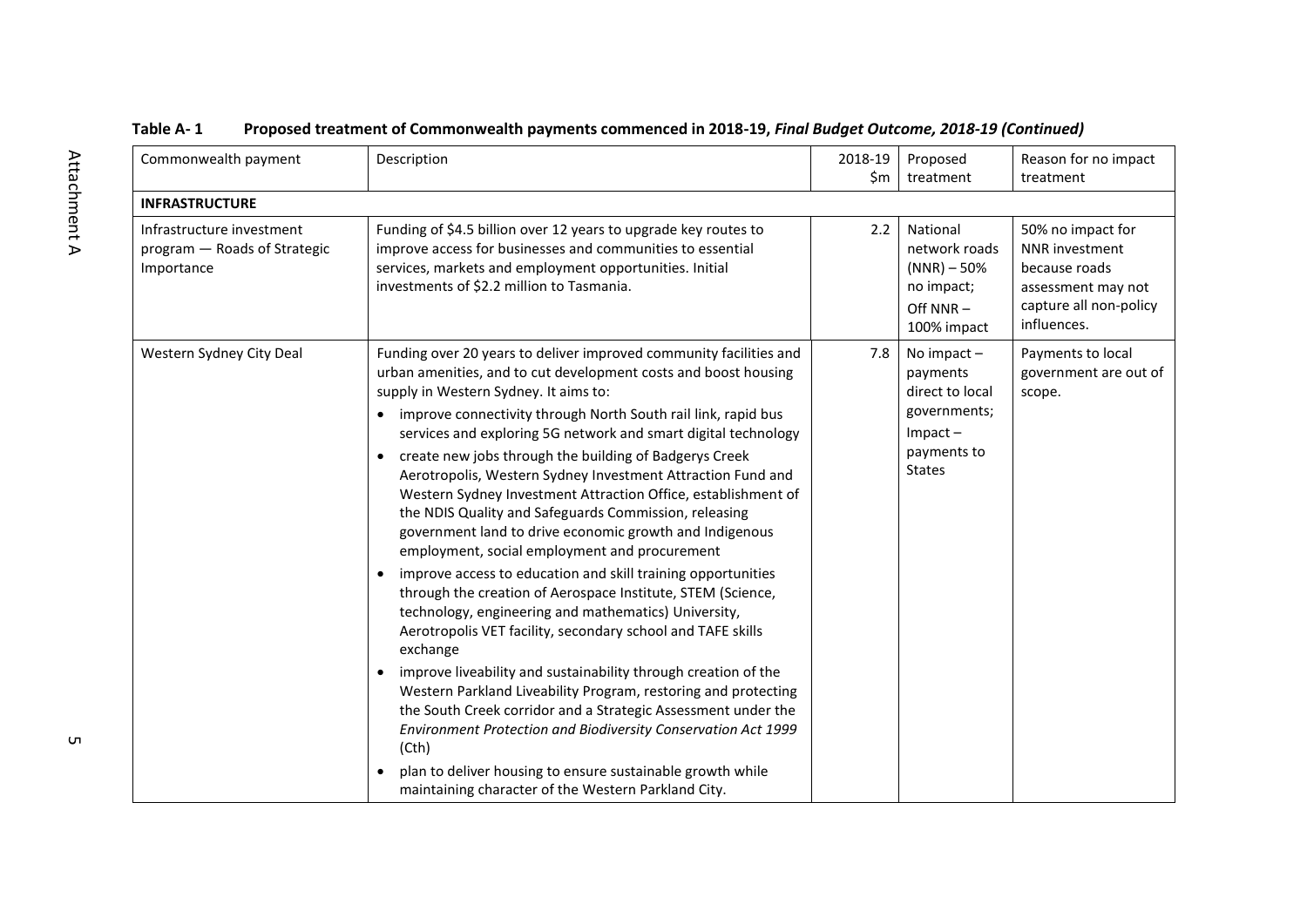| Commonwealth payment                                                                 | Description                                                                                                                                                                                                                                                                                                                                                                                                                                                                                                     | 2018-19<br>\$m | Proposed<br>treatment | Reason for no impact<br>treatment                                                                                                                                                                                                                                                        |
|--------------------------------------------------------------------------------------|-----------------------------------------------------------------------------------------------------------------------------------------------------------------------------------------------------------------------------------------------------------------------------------------------------------------------------------------------------------------------------------------------------------------------------------------------------------------------------------------------------------------|----------------|-----------------------|------------------------------------------------------------------------------------------------------------------------------------------------------------------------------------------------------------------------------------------------------------------------------------------|
| <b>ENVIRONMENT</b>                                                                   |                                                                                                                                                                                                                                                                                                                                                                                                                                                                                                                 |                |                       |                                                                                                                                                                                                                                                                                          |
| Grants assistance to primary<br>producers impacted by the north<br>Queensland floods | Funding to assist primary producers affected by the north and far<br>north Queensland monsoon trough to rebuild their farm<br>enterprises through grants to purchase on-farm infrastructure and<br>to restock or replant.                                                                                                                                                                                                                                                                                       | 300.0          | No impact             | States act as an<br>intermediaries and<br>needs are not<br>assessed.                                                                                                                                                                                                                     |
| <b>Marinus Link</b>                                                                  | Funding to Tasmania to support progress towards the delivery and<br>approvals phase of a second electricity transmission interconnector<br>from Tasmania to the mainland, the Marinus Link.<br>The payment is for project planning, scoping and project delivery<br>strategy only. The project is estimated to cost a further \$1.3 to 3.1<br>billion to build. TasNetworks, the electricity network operator in<br>Tasmania, has also received funding from the Australian<br>Renewable Energy Agency (ARENA). | 56.0           | No impact             | Project aims to<br>improve security of<br>the National Energy<br>Market. Needs are not<br>assessed. (Expecting<br>the R2020 Terms of<br>Reference<br>(supplementary) will<br>direct the Commission<br>to exclude this<br>payment from its<br>calculation of State<br>fiscal capacities.) |
| On-farm emergency water<br>infrastructure rebate                                     | Funding for one-off rebates to eligible primary producers to<br>improve water infrastructure that addresses animal welfare and<br>improves drought resilience for primary producers.                                                                                                                                                                                                                                                                                                                            | 6.7            | No impact             | States act as an<br>intermediaries and<br>needs are not<br>assessed.                                                                                                                                                                                                                     |
| Prepared communities                                                                 | Funding to deliver on high priority State initiatives to improve<br>community preparedness for, and resilience to, disasters. The<br>project forms part of the broader Preparing Australia Package of<br>initiatives, which targets investment in key national emergency<br>management and resilience activities that address urgent or critical<br>priorities, or which are of strategic national importance.                                                                                                  | 5.0            | No impact             | Needs are not<br>assessed for disaster<br>mitigation.                                                                                                                                                                                                                                    |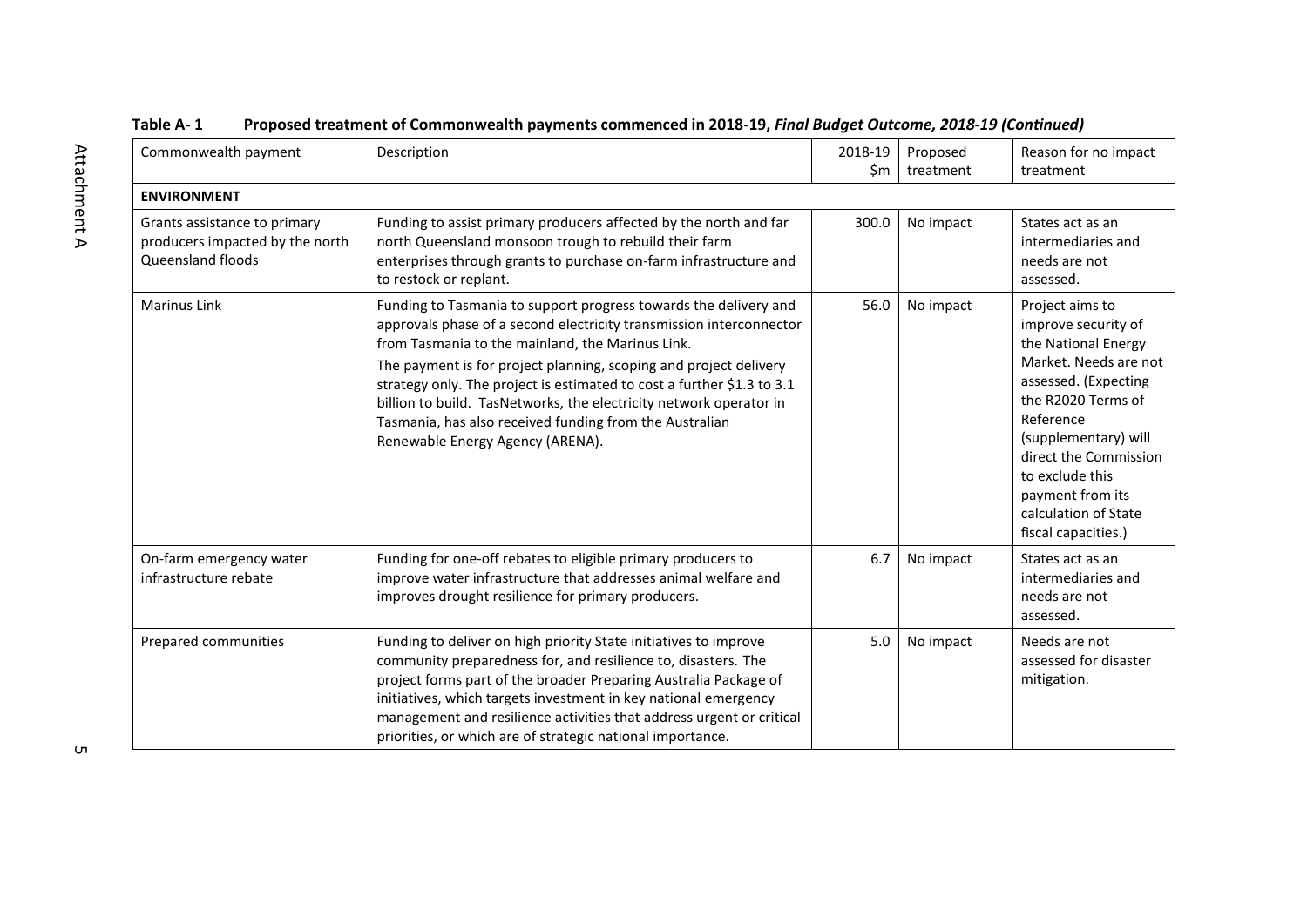| Commonwealth payment                                               | Description                                                                                                                                                                                                                                                                                                                                                                                                                                                                                                                                                                                                                                                                                                                                                                                                                                         | 2018-19<br>\$m | Proposed<br>treatment | Reason for no impact<br>treatment                                                                                                                                                                                                                                                                       |
|--------------------------------------------------------------------|-----------------------------------------------------------------------------------------------------------------------------------------------------------------------------------------------------------------------------------------------------------------------------------------------------------------------------------------------------------------------------------------------------------------------------------------------------------------------------------------------------------------------------------------------------------------------------------------------------------------------------------------------------------------------------------------------------------------------------------------------------------------------------------------------------------------------------------------------------|----------------|-----------------------|---------------------------------------------------------------------------------------------------------------------------------------------------------------------------------------------------------------------------------------------------------------------------------------------------------|
| Preparing Australia package                                        | Funding to invest in critical emergency management capabilities to<br>enhance Australia's natural disaster preparedness and community<br>resilience.<br>The outputs of the national partnership agreement are:<br>New South Wales, on behalf of all States and Territories:<br>commence the implementation of a 3-year program for<br>the next generation National Fire Danger Rating System<br>expand the trial of Public Safety Mobile Broadband to<br>additional locations, and establish a national project<br>management office in the NSW Telco Authority to<br>implement this capability.<br>Victoria, on behalf of all States and Territories, extend the<br>contracts for and undertake capital upgrades to ensure the<br>continued operation of Emergency Alert (Australia's national<br>telephony-based warning system) until June 2020. | 9.4            | No impact             | The Commonwealth<br>purchase the services<br>from New South Wales<br>for a national project<br>and needs are not<br>assessed<br>(There is a payment in<br>2017-18 for the<br>development of a<br>national fire danger<br>rating system. This<br>payment does not<br>affect State fiscal<br>capacities.) |
| General revenue assistance                                         |                                                                                                                                                                                                                                                                                                                                                                                                                                                                                                                                                                                                                                                                                                                                                                                                                                                     |                |                       |                                                                                                                                                                                                                                                                                                         |
| Transitional GST top-up payments<br>- payment to Western Australia | The Commonwealth paid Western Australia \$434 million of its<br>2019-20 top-up payments in 2018-19.                                                                                                                                                                                                                                                                                                                                                                                                                                                                                                                                                                                                                                                                                                                                                 | 434.0          | No impact             | U2019 Terms of<br>Reference<br>requirement.                                                                                                                                                                                                                                                             |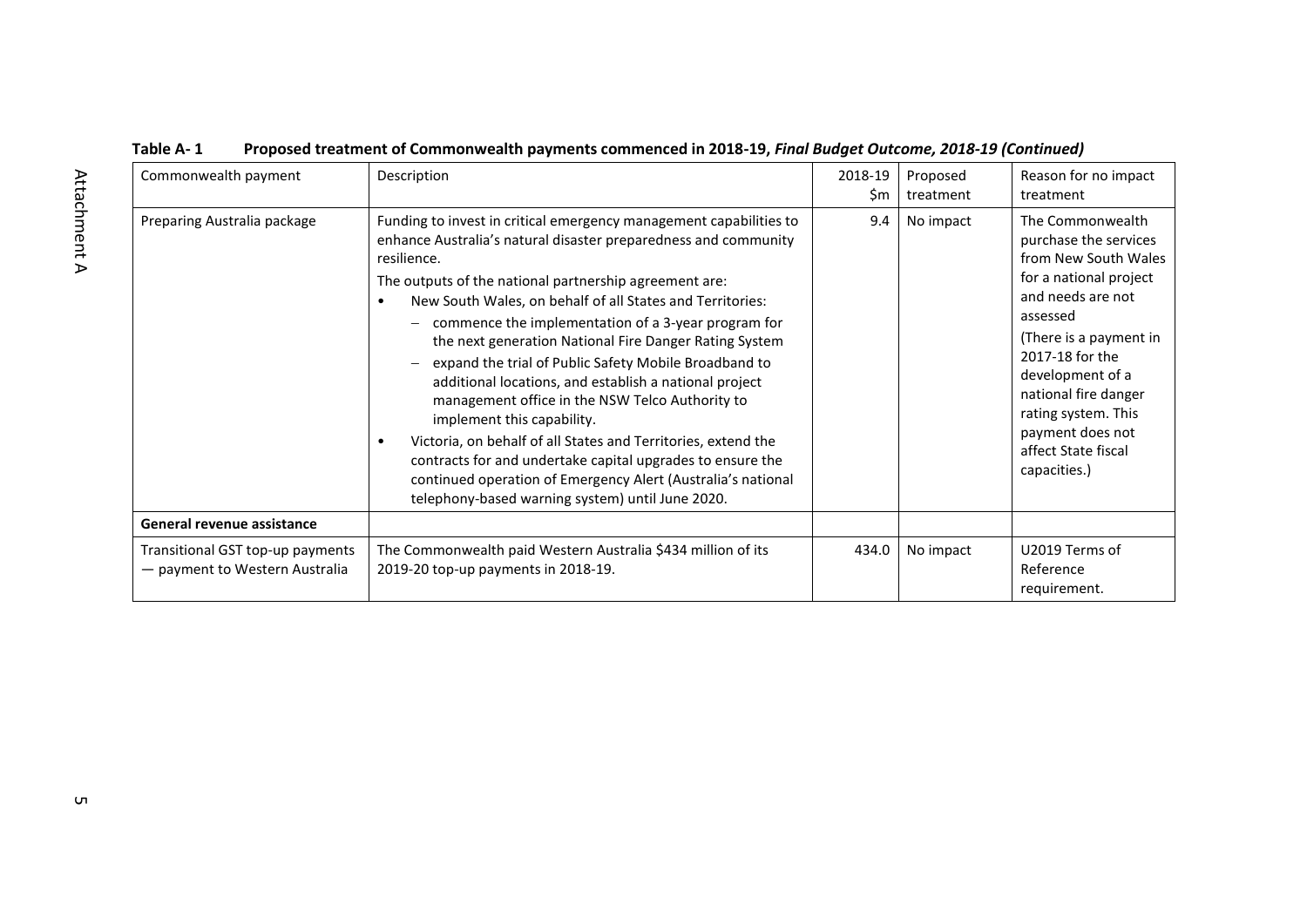| Commonwealth payment                                                            | Description                                                                                                                                                                                                                           | New in 2019-20<br>Sm. | New in 2020-21<br>Sm. |
|---------------------------------------------------------------------------------|---------------------------------------------------------------------------------------------------------------------------------------------------------------------------------------------------------------------------------------|-----------------------|-----------------------|
| Proton Beam Facility                                                            | Funding for the establishment of a proton beam therapy facility in Adelaide. (Payment<br>quarantined in the 2019 Update terms of reference.) The payment (\$40.7 million) was<br>expected in 2018-19 but does not appear FBO 2018-19. |                       |                       |
| Comprehensive palliative care<br>across the life course                         | Funding for new and innovative approaches to improve palliative and end-of-life care<br>coordination for older Australians living in residential aged care.                                                                           | 9.9                   |                       |
| Grace's Place                                                                   | Funding provided to New South Wales to assist with the construction of Grace's Place, a<br>residential trauma recovery centre for children and young people aged between 3 and<br>18 years impacted by homicide.                      | 4.1                   |                       |
| Skills for Tasmania                                                             | Funding to provide fee-free training and support for training materials to encourage<br>Tasmanians to train in areas of priority skills needs.                                                                                        | 2.3                   |                       |
| Infrastructure investment<br>program - Major projects<br>Business Case Fund (a) | Funding for the development of business cases for road and rail infrastructure projects.                                                                                                                                              | 40.0                  |                       |
| Geelong City Deal (a)                                                           | Funding of \$153 Million over seven years for infrastructure projects to support<br>economic diversification in Geelong.                                                                                                              | 26.5                  |                       |
| Townsville city deal (a)                                                        | Funding over 15 years to support programs of planning, reform and investment in<br>Townsville.                                                                                                                                        | 55.0                  |                       |
| Adelaide City Deal                                                              | Funding to support projects including development of a new innovation and cultural<br>precinct in the city centre.                                                                                                                    | 4.0                   |                       |
| Albury Wodonga Regional Deal                                                    | Funding to support projects that boost economic and social development in the region.                                                                                                                                                 | 3.2                   |                       |
| <b>Barkly Regional Deal</b>                                                     | Funding of \$45.4 million over three years to support projects that boost economic and<br>social development in the Barkly region.                                                                                                    | 5.7                   |                       |

#### **Table A- 2 Commonwealth payments commencing in 2019-20 or 2020-21,** *Federal Financial Relations, Budget Paper No. 3, 2019-20*